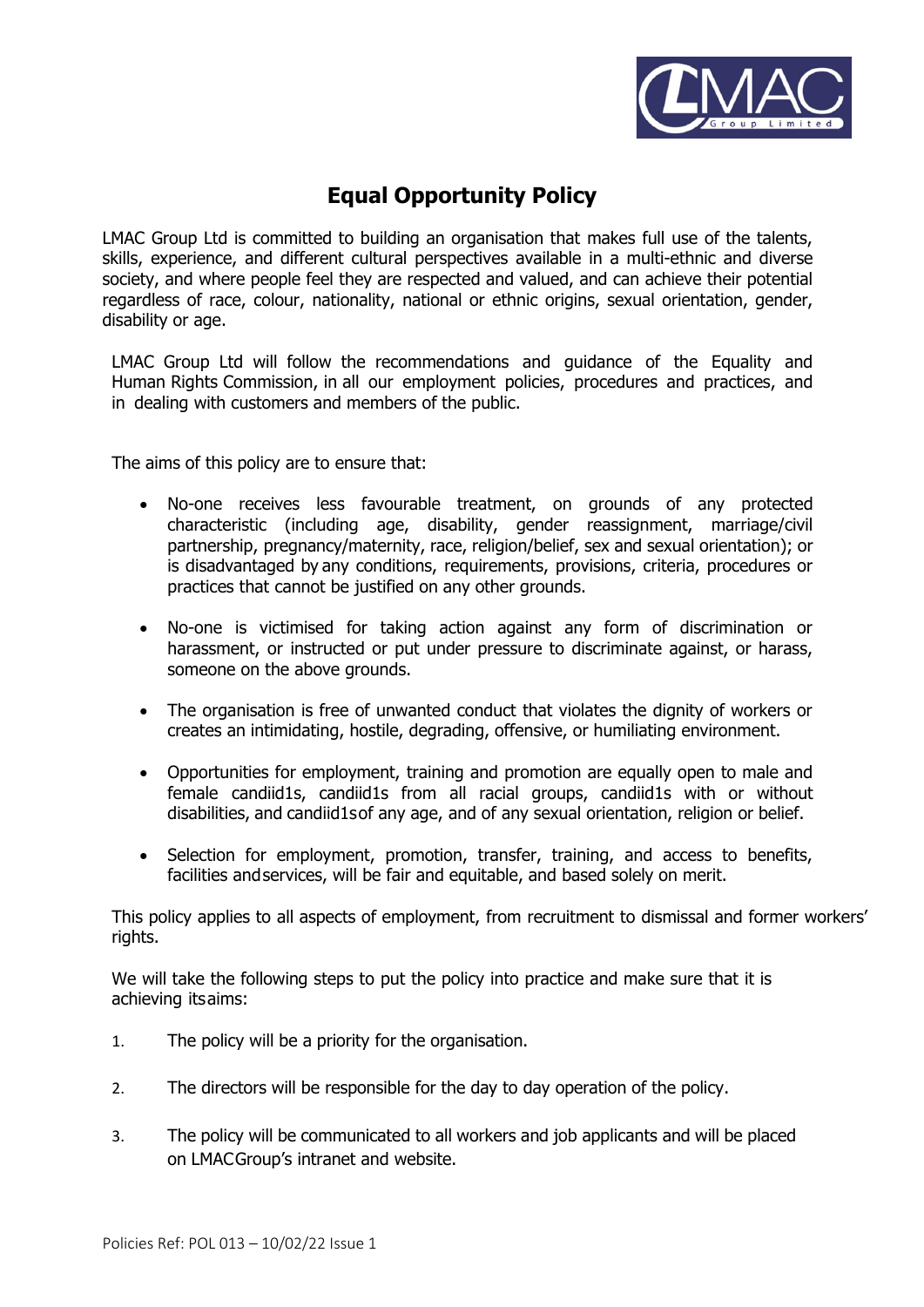

- 4. Workers and their representatives and trade unions will be consulted regularly about the policy, and about related action plans and strategies.
- 5. All workers will be trained on the policy, on their rights and responsibilities under the policy, and on how the policy will affect the way they carry out their duties. No-one will be in any doubt about what constitutes acceptable and unacceptable conduct in the organisation. Unacceptable conduct includes discrimination and harassment at work-related social functions.
- 6. Managers and workers in key decision-making areas will be trained on the discriminatory effects that provisions, practices, requirements, conditions, and criteria can have on some groups, and the importance of being able to justify decisions to apply them.
- 7. Complaints about discrimination or harassment in the course of employment will be regarded seriously, and may result in disciplinary sanctions, and even dismissal. The grievance procedure will be published in a form that is easily accessible.
- 8. Opportunities for employment, promotion, transfer and training will be advertised widely, internally and externally, and all applicants will be welcomed, irrespective of race, colour, nationality, ethnic or national origins, gender, sexual orientation, disability, age, religion or belief.
- 9. All workers will be encouraged to develop their skills and qualifications, and to take advantage of promotion and development opportunities in the organisation. All employees carrying outwork of 'equal value' will receive equal pay, regardless of their sex, race or any other protected characteristic, and equal pay audits will be carried out as necessary.
- 10. Selection criteria will be entirely related to the job or training opportunity.
- 11. We will make reasonable changes to overcome physical and non-physical barriers that make it difficult for disabled employees to carry out their work, and for disabled customers to accessour services.
- 12. We will take a flexible approach to working arrangements. We will consider requests for changes carefully and objectively and will accommoid1 them unless it would cause significantdifficulties to the business or employees.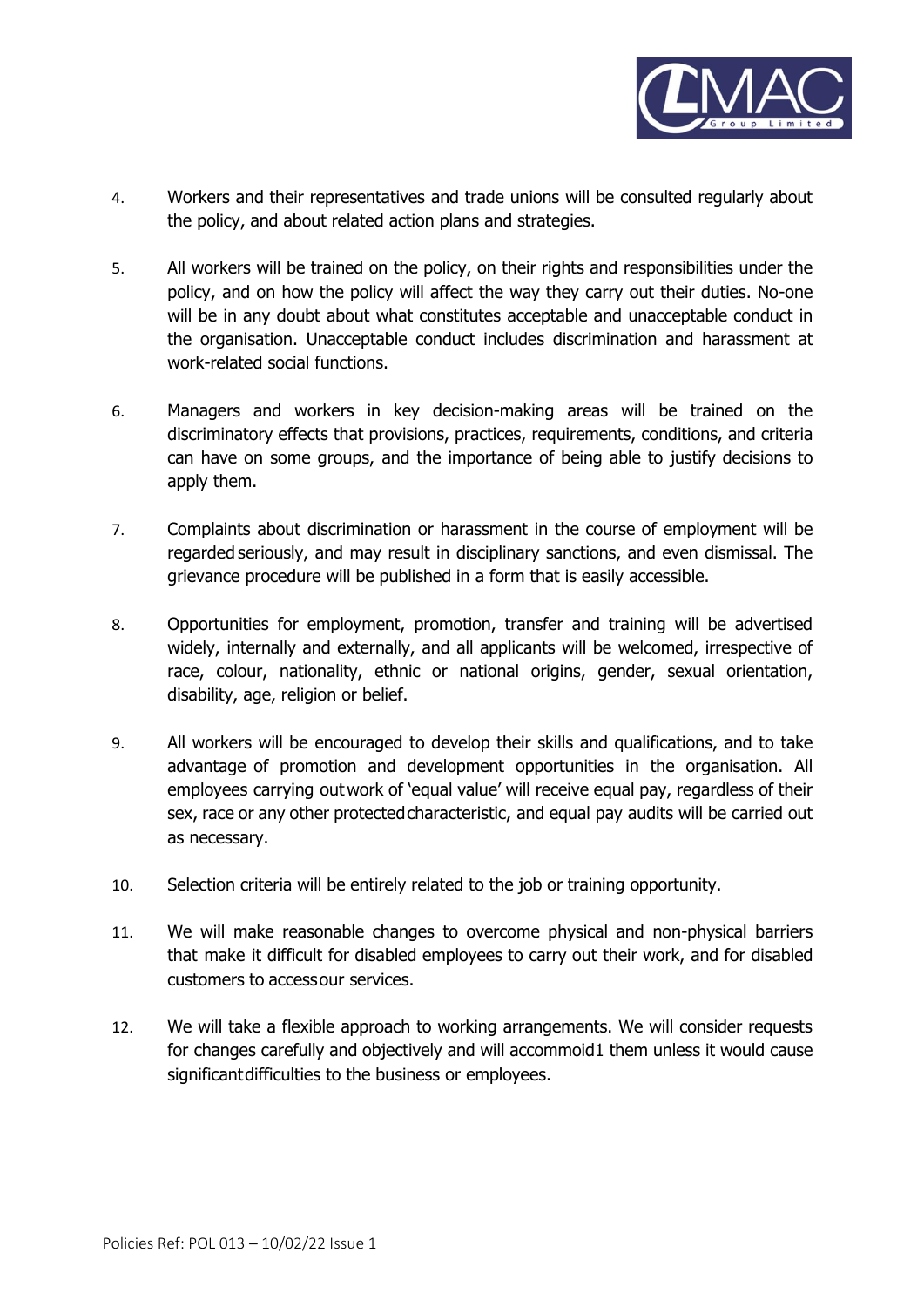

- 13. Information on the ethnic and racial background, gender, disability, and age of each worker and applicant for employment will be collected and analysed, to monitor each stage of the recruitment process. The information will be held in strictest confidence and will only be used to promote equality of opportunity. Information about the religion/belief and sexual orientation of employees may also be monitored. Monitoring may include promotion and training if necessary.
- 14. If the data shows that people from particular groups are under-represented in particular areas of work, lawful positive action training and encouragement will be considered for workers and others from that group, to improve their chances of applying successfully for vacancies in these areas.
- 15. Grievances, disciplinary action, performance assessment, and terminations of employment, for whatever reason, may also be monitored by gender, racial group, age, disability, religion/belief and sexual orientation if necessary.
- 16. Requirements, conditions, provisions, criteria, and practices will be reviewed regularly, in the light of the monitoring results, and revised if they are found to, or might, unlawfully discriminate on any of the above grounds. We will also regularly review advertising, recruitment and application materials and processes, and this policy.
- 17. All contracts between LMAC Group Ltd and contractors to supply goods, materials or services will include a clause prohibiting unlawful discrimination or harassment by contractors and their staff, and by any sub-contractors and their staff. The clause will also encouragecontractors and potential contractors to provide equality of opportunity in their employmentpractices.
- 18. The effectiveness of the policy will be monitored regularly. A report on progress will be produced each year, and published via the intranet, the website, the staff newsletter, notice boards, and the annual report.
- 19. Customers and clients will be made aware of the policy, and of their right to fair and equal treatment, irrespective of race, colour, nationality, national or ethnic origins, sexual orientation, gender, religion/belief, disability or age.
- 20. Fair and equal treatment will be given to customers and members of the public by all staff. The business will investigate any complaints from staff that they are being harassed by a customer for reasons linked to protected characteristic and take suitable action to prevent further incidents.